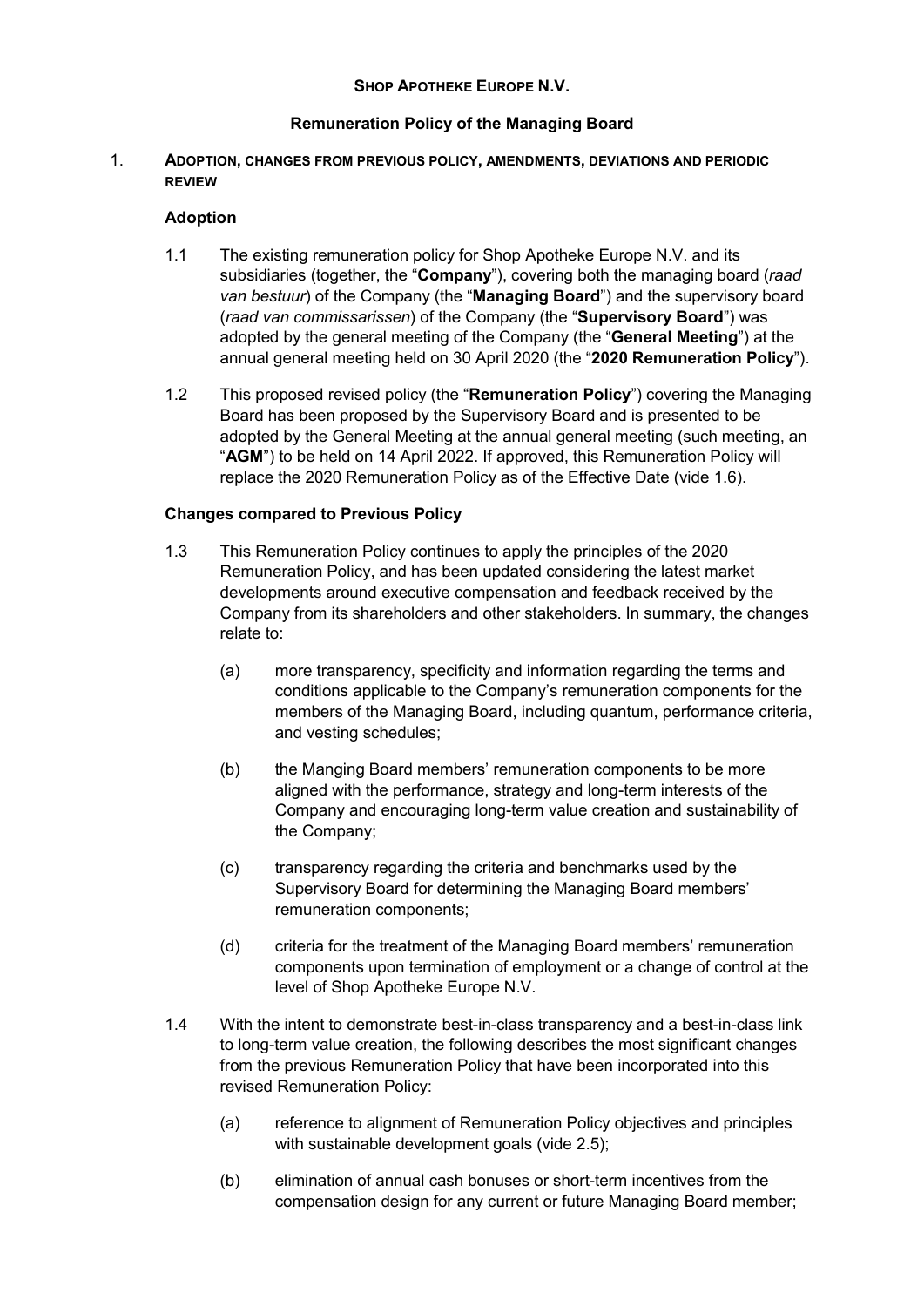- (c) outline of terms and conditions of any future long-term incentive plan that may be proposed by the Supervisory Board to an AGM, including caps on the value of annual grants, references to performance criteria and periods, duration of grants, and holding requirements post vesting (vide 2.18);
- (d) introduction of caps expressed in multiples of annual base salary for determination of variable remuneration elements, severance payments, and payments related to non-competition clauses (vide 2.18, 2.25, 2.26, 2.27);
- (e) reference to D&O coverage (vide 2.28);
- (f) enhanced provision for claw-backs of variable remuneration (vide 2.29);
- (g) policy for handling of variable remuneration for good and bad leavers (vide 2.30);
- (h) policy for handling of variable remuneration in case of change of control at the level of Shop Apotheke Europe N.V. (vide 2.31)
- (i) introduction of share ownership requirements for the Managing Board members to strengthen alignment with shareholders (vide 2.32);
- (j) policy for sign-on bonuses for new hires (vide 2.33);
- (k) separation of remuneration policies for (1) the Managing Board and (2) the Supervisory Board.

#### Effective Date and Amendments

- 1.5 This Remuneration Policy, once approved by the General Meeting at the annual general meeting on 14 April 2022, may only be amended by the General Meeting pursuant to a proposal of the Supervisory Board.
- 1.6 The effective date of this Remuneration Policy is 1 January 2022 (the "Effective Date"), i.e., the stipulations of this revised Remuneration Policy will apply to all remuneration components awarded on or after 1 January 2022. This Remuneration Policy will remain in effect for four years, up to and including the date of the AGM to be held in 2026, or, if earlier, until a revised Remuneration Policy has been approved by the General Meeting in accordance with paragraph 1.5. Any material changes to this Remuneration Policy will be submitted to the General Meeting for approval, together with a description and explanation of the material change(s). The explanation submitted to the General Meeting will also specify how the proposed changes consider the votes cast relating to this Remuneration Policy and the remuneration report during the last AGM, and views of the Company's shareholders and other stakeholders with respect to this Remuneration Policy. If the General Meeting does not approve the proposed changes to this Remuneration Policy, the existing Remuneration Policy will continue to apply.

#### **Deviations**

1.7 With respect to the remuneration of the Managing Board, the Supervisory Board may, in exceptional circumstances only and in accordance with Dutch law, decide to temporarily deviate from any provision of this Remuneration Policy.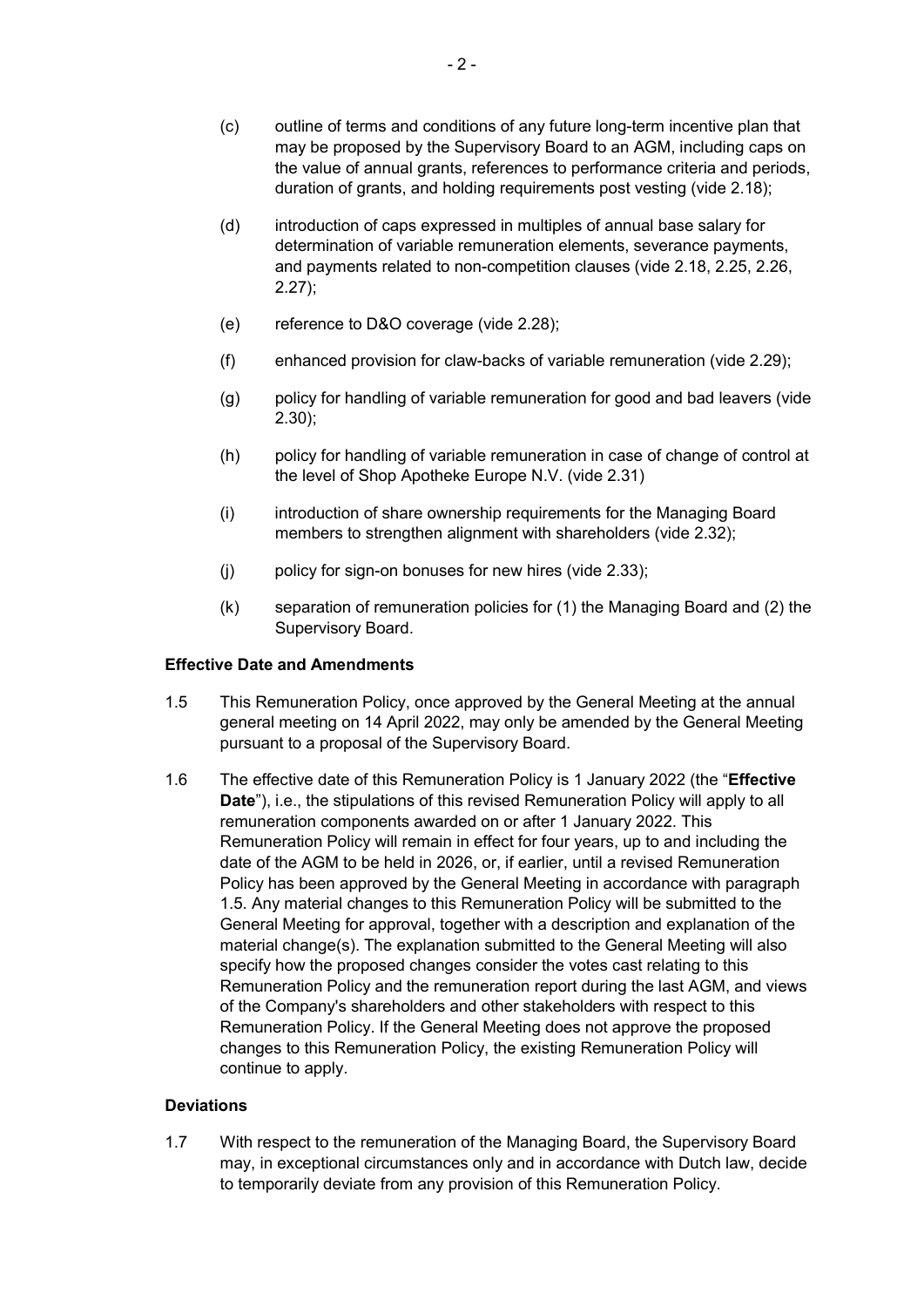- 1.8 Exceptional circumstances will only cover situations in which the deviation from a provision of this Remuneration Policy is necessary (i) to ensure the long-term interests and sustainability of the Company, or (ii) to assure the Company's viability, such as a change of control at the level of Shop Apotheke Europe N.V.
- 1.9 The Supervisory Board will account for any deviation from a provision of this Remuneration Policy in the remuneration report for such fiscal year as well as at the next AGM, i.e. the AGM to be held after the occurrence of the exceptional circumstance that resulted in a deviation from this Remuneration Policy.

## Periodic Review

1.10 The Supervisory Board strives to keep this Remuneration Policy up to date with market circumstances and developments, as well as any new or changed requirements set by applicable laws. This Remuneration Policy will be reviewed periodically by the Supervisory Board.

### 2. REMUNERATION POLICY FOR THE MANAGING BOARD

### Authority

- 2.1 The Supervisory Board will have the authority to determine the remuneration of the individual members of the Managing Board within the scope of this Remuneration Policy.
- 2.2 In its annual remuneration report, the Supervisory Board will communicate clearly and transparently to the Company's stakeholders how this Remuneration Policy has been implemented.

# Objectives and principles

- 2.3 This Remuneration Policy aims to attract, retain and reward highly qualified executives with the required background, skills, experience, in the context of competitive global labour markets for senior executives, and drive to develop and implement the strategy and achieve the strategic and operational objectives of the Company. The overarching aim of the Company's remuneration packages is longterm value creation for the Company by incentivising behaviours and rewarding performance generating long-term profitable growth to ensure the sustainability of the Company, as well as aligning the interests of the Managing Board with the interests of the Company's shareholders and other stakeholders.
- 2.4 This Remuneration Policy is designed in the context of international competitive labour market trends, statutory requirements and corporate governance best practices in relation to remuneration, and has been prepared considering the public opinion on remuneration at board levels.
- 2.5 The Company's mission and strategy are centred on pursuing growth by enabling people to live their healthiest life possible, strengthening the Company's market position and developing the Company into Europe's leading customer-centric epharmacy platform, combined with sustainable development strategies, namely "better planetary care, better patient care and better employee care". This Remuneration Policy aims at incentivising the Managing Board to realise the Company's ambitions.
- 2.6 The Company strives to make good choices to build an ethical and sustainable business and drive sustainable profitable growth for the Company's shareholders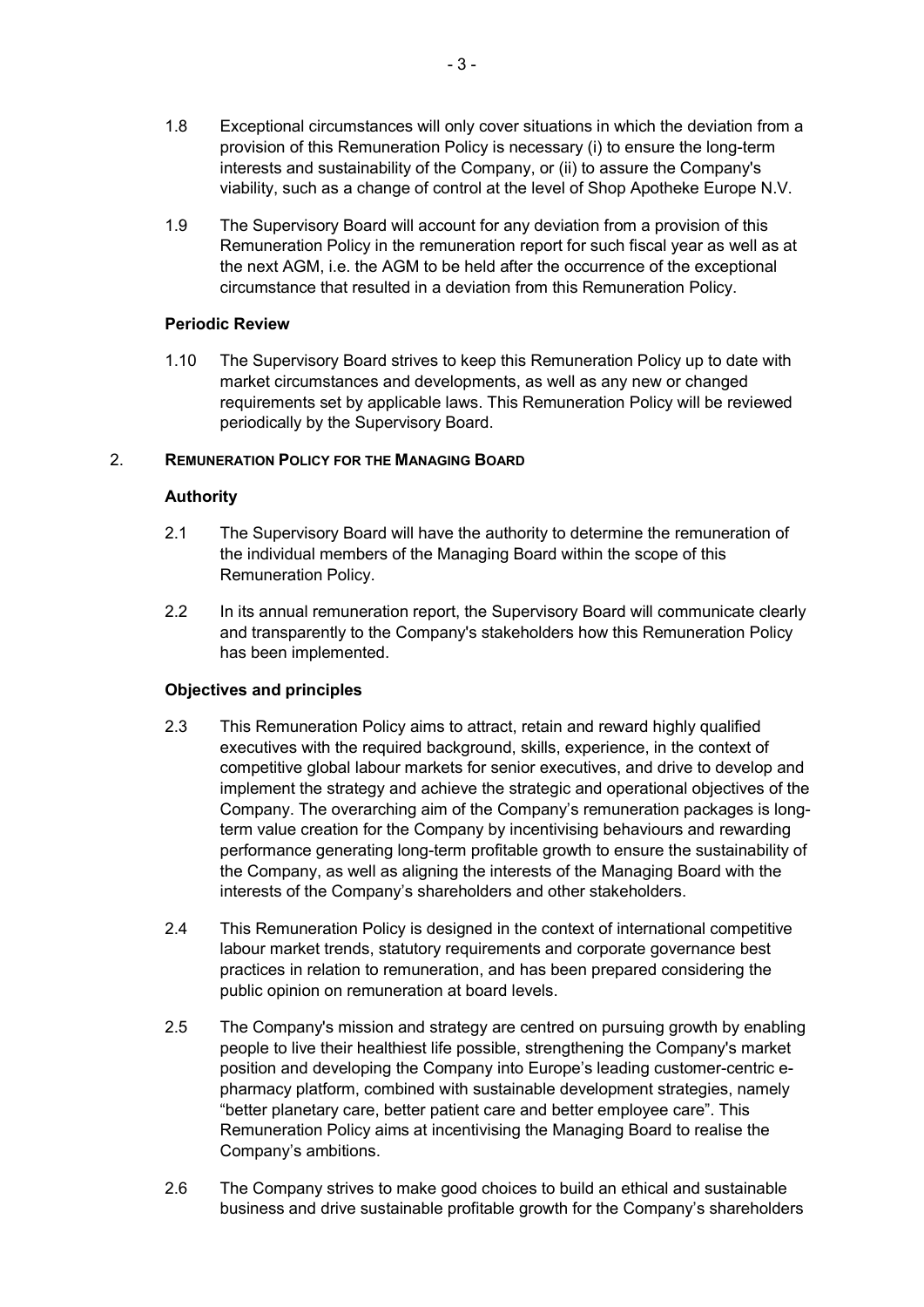and other stakeholders. The Company's corporate social responsibility approach is based on (i) the Company's commitment to make a positive impact on society with its mission centred on enabling people to live their healthiest life possible, (ii) limiting the Company's impact on the environment, (iii) ensuring sound corporate governance practices, and (iv) engaging, empowering and developing the Company's employees.

- 2.7 The overriding principle of this Remuneration Policy is to ensure fairness and transparency. This Remuneration Policy is based on the firm belief that sustainable value creation is essential for the Company's long-term financial success. The link to long-term value creation and sustainability is created not only, but in particular, by allocating a significant portion of the remuneration package to share-based remuneration for the members of the Managing Board, i.e. granting of stock options, that:
	- (a) represents a fitting entrepreneurial risk and return profile;
	- (b) fosters and rewards sustainable performance of the Managing Board;
	- (c) provides an incentive for long-term commitment and retention of the members of the Managing Board; and
	- (d) is designed to incentivise and reward sound, long-term decision making of the Managing Board.
- 2.8 The Company aims to have a fair balance between the remuneration of the members of the Managing Board and the remuneration of the employees of the Company, and, therefore, the Company strives to use the same benchmarking methods, e.g., grading, market medians, industry sectors, company size, for both groups and takes remuneration ratios of a Managing Board member's remuneration and the average remuneration per employee of the Company into consideration. Additionally, the members of the Managing Board are not entitled to any special or additional benefits or allowances that are not reflected in this Remuneration Policy or are not standardly applied by the Company to all employees of the Company.

#### Determining remuneration

- 2.9 When determining the remuneration levels of the members of the Managing Board, the Supervisory Board considers the remuneration arrangements for the employees of the Company, the internal remuneration ratios, the expectations of the Company's shareholders and the views within society, to ensure that the remuneration of the members of the Managing Board remains fair, reasonable and aligned with the Company's values and mission.
- 2.10 When implementing this Remuneration Policy, the Supervisory Board analyses the possible outcomes of a variable remuneration element, i.e. a share-based remuneration element, and how those elements may affect the total remuneration of the Managing Board. At the date of the AGM to be held on 14 April 2022, the remuneration structure of the members of the Managing Board does not include a short-term incentive, i.e., an annual cash bonus.
- 2.11 When implemented, these remuneration elements will from time to time be benchmarked against external market data, primarily data of other relevant European headquartered companies of similar scale listed on a European regulated market.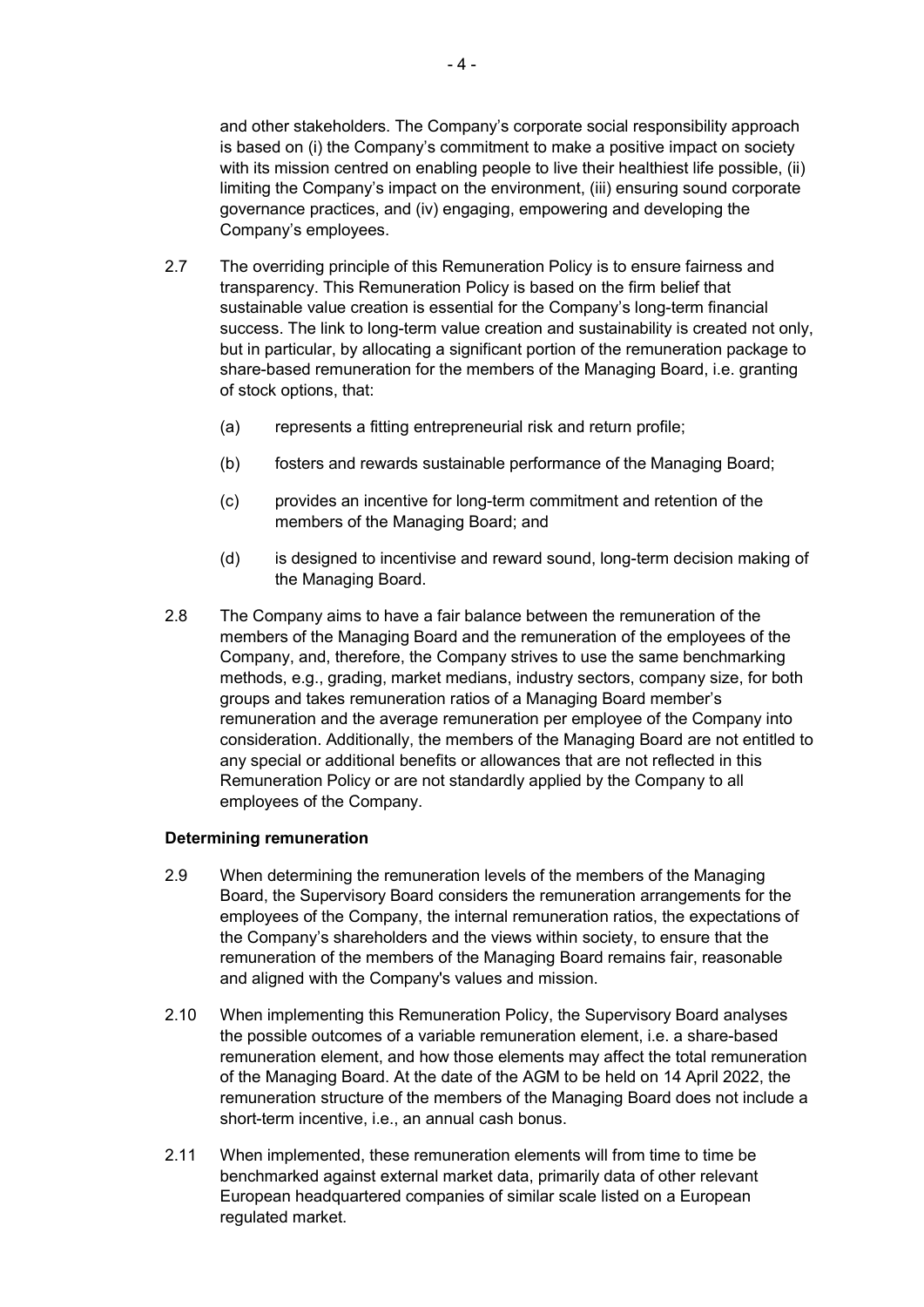- 2.12 Although the external market data provides useful context, it is ultimately the responsibility of the Supervisory Board to determine the appropriate level of the remuneration packages of the Managing Board that reflect the specific context and requirements of the Company, and the skills and capability of the individual members of the Managing Board. As such, external market data will be used to provide the Supervisory Board with the relevant information to determine and evaluate the remuneration of the Managing Board, rather than drive the Supervisory Board's decision-making process.
- 2.13 The Company considers the remuneration ratios and employment conditions of the employees of the Company when determining the remuneration of the Managing Board in accordance with this Remuneration Policy and the Dutch Corporate Governance Code (the "Code").

### Remuneration elements

- 2.14 The remuneration structure of the members of the Managing Board can consist of one or more of the following elements:
	- (a) fixed compensation, i.e. an annual base salary;
	- (b) long-term incentive plan, e.g. granting of stock options or comparable long-term incentive designs; and
	- (c) pension allowance and other benefits (to the extent applicable).

### Fixed compensation (annual base salary)

2.15 The annual base salary is a fixed compensation, and is determined by the Supervisory Board considering a variety of factors (including the benchmarking set forth in paragraph 2.11). The base salary will be evaluated periodically, considering factors such as (i) the development, experience, capability and marketability of the individual members of the Managing Board, (ii) the nature of the roles and responsibilities and the historic salary levels of the individual members of the Managing Board, (iii) remuneration levels within the Company, and (iv) general market developments relevant to the Company.

#### Short-term incentive (annual cash bonus)

2.16 At the date of the AGM to be held on 14 April 2022, the employment agreements of the Managing Board members do not include any short-term incentive, i.e., an annual cash bonus. The Supervisory Board holds the view that in the present stage of the Company's development cycle, a share-based remuneration component seems best suited to align the interests of the Managing Board with the Company's mission, strategy and operational objectives. Hence, annual cash bonuses or short-term incentives are not part of the compensation design for any current or future Managing Board member.

#### Current long-term incentive plans (granting of stock options)

2.17 Currently, there are two stock option plans in effect for one or more members of the Managing Board: (i) the stock option plan that was approved by the General Meeting on 30 April 2019 (the "2019 Stock Option Plan"); and (ii) the stock option plan that was approved by the General Meeting on 30 April 2020 (the "2020 Stock Option Plan"). No additional stock options will be awarded to Managing Board members under the 2019 Stock Option Plan or the 2020 Stock Option Plan.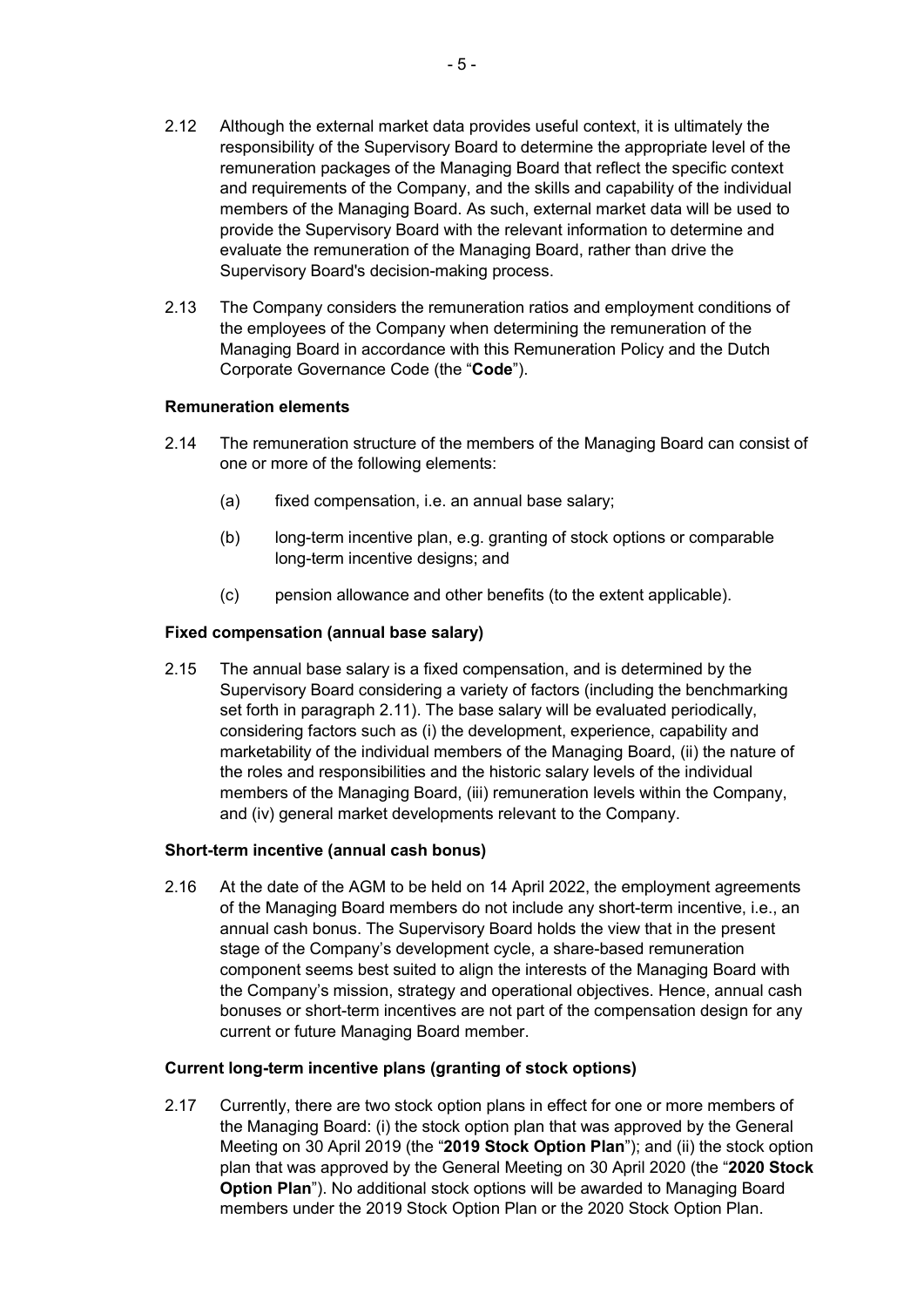#### Future long-term incentive plans (granting of stock options)

- 2.18 As stipulated in paragraph 2.7, the link to long-term value creation and sustainability is created by allocating a significant portion of the remuneration package to share-based remuneration for the members of the Managing Board, i.e. granting of stock options. Any future stock option plan for the Managing Board members that may be proposed by the Supervisory Board and approved by the General Meeting will be reflective of the following terms and conditions:
	- (a) The maximum annual value of a grant, expressed as fair value on the grant date (see paragraph 2.19) will not exceed three-and-a-half times the annual base salary of a Managing Board member. This cap was determined considering benchmarking data of comparable companies.
	- (b) The exercise price will be the higher of (i) the closing Xetra share price on the grant date and (ii) the average Xetra closing share price over the twenty trading days immediately preceding the grant date.
	- (c) Assuming a significant appreciation of the Company's share price in comparison to the exercise price (see paragraph 2.18(b)) at the time of the exercise of stock options, the financial gain realized with such exercise of stock options by members of the Managing Board will not be capped.
	- (d) Performance criteria will be applied. Such performance criteria will be predetermined, quantifiable and assessable and will be disclosed to the General Meeting. Performance criteria will reflect the Company's strategy and long-term goals that are linked to shareholder value creation. Performance criteria will consist of weighted variables, covering both financial and non-financial objectives, including revenue growth, EBITDA (Earnings before Interest, Tax, Depreciation and Amortization) margin or a similar profitability measure, and an ESG-related target. For each performance criterion, a threshold, i.e., a minimum level, and a maximum level will be defined. Threshold levels must in any case be better than the status-quo at the time of the grant. The number of stock options that will actually vest, will depend on the attainment against such pre-determined performance criteria. All performance criteria will be consistent with the Company's mission and strategy.
	- (e) The performance period will be three years from the grant date.
	- (f) The duration of any future stock option award, during which such stock options can be exercised, is set at six years from the grant date. Stock options will expire after the sixth anniversary of a grant.
	- (g) Stock options will not start vesting before the third anniversary of the grant date. Stock options will only vest if pre-determined performance criteria have been achieved.
	- (h) Shares resulting from the exercise of stock options will be subject to a one-year holding requirement from the vesting date of such stock options or the statutory holding period that may be applicable at the grant date if such a statutory holding period is longer than one year. During such a holding period, shares are no longer contingent on any performance criteria.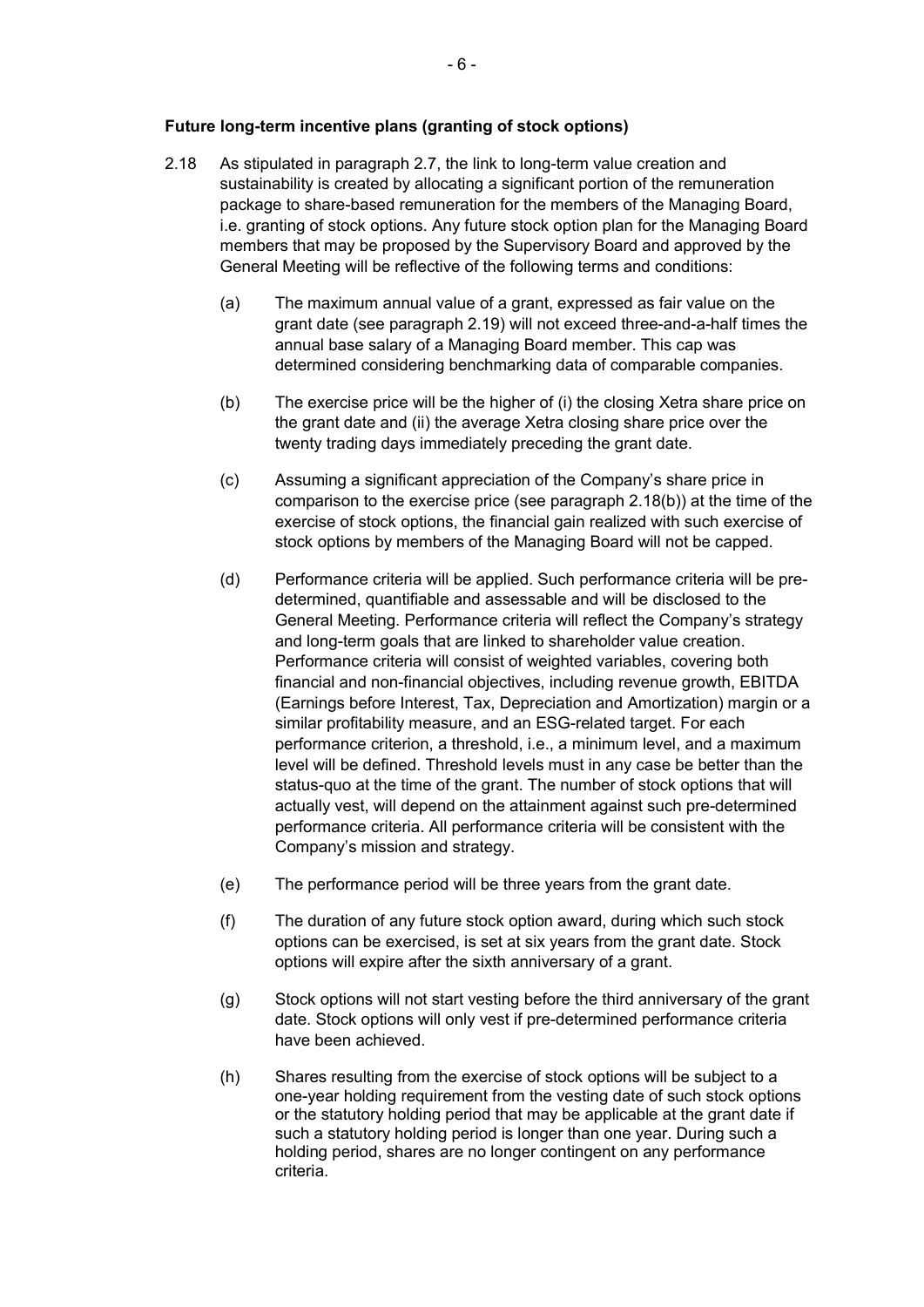- 2.19 Any future stock option plan will be valued at fair value according to the Black-Scholes formula or similar methodologies. Fair values will be determined by an external agency.
- 2.20 No new stock option plan or stock options award for the Managing Board members has been proposed by the Supervisory Board to the General Meeting at the AGM to be held on 14 April 2022.

### Pension allowance and other benefits

- 2.21 The Chief Operating Officer ("COO"), who is also the Company's responsible pharmacist, receives an employer's contribution to the statutory Dutch "Stichting Pensioenfonds Openbare Apothekers". The CFO participates in a defined contribution plan. The other members of the Managing Board are not participating in a pension plan. The pension plan of the CFO is below the level of the pension plan that had been offered by his previous employer.
- 2.22 The members of the Managing Board may be awarded customary fringe benefits, such as relocation allowances, as determined by the Supervisory Board. The company does not provide any executive-type memberships. Other benefits in line with benefits provided to the employees of the Company will only be provided to Managing Board members if explicitly confirmed by the Supervisory Board.

### Employment agreements, severance and change of control arrangements

- 2.23 Following the last remuneration review by the Supervisory Board, already in accordance with the principles outlined in this revised Remuneration Policy, the Supervisory Board negotiated revised employment contracts with the members of the Managing Board, with the exception of the CFO. The revised employment contracts for these Managing Board members became effective on 1 January 2021. Furthermore, as of the date of the AGM to be held on 14 April 2022, none of the Managing Board members' employment agreements contains a short-term incentive. The employment agreements have been entered into by Shop-Apotheke Service B.V., Shop-Apotheke B.V. and Shop-Apotheke Service GmbH, each a subsidiary of the Company, for an indefinite period of time.
- 2.24 The employment agreements of all the members of the Managing Board have been entered into for an indefinite period of time. These employment agreements only include the annual base salary, the stock option plan(s), the pension contributions for the CFO and the COO, and other fringe benefits. None of the employment agreements include any annual cash bonuses or company cars.
- 2.25 In compliance with the Code, the employment agreements of the members of the Managing Board do not contain any severance payment obligations of more than twelve monthly base salaries in the event of involuntary termination, i.e., the early termination of an employment agreement of a Managing Board member before the end of his or her term of appointment. The employment agreements for the Managing Board Members, with the exception of the CFO, contain a termination notice period of six months for the employer and three months for the employee. The employment agreement for the CFO contains Dutch statutory termination notice periods for him and the employer, with due observance of the statutory notice period. Employment agreements with new members of the Managing Board will include termination periods of at least six months for employer and employee.
- 2.26 All employment agreements of the members of the Managing Board include customary non-competition clauses. Any payment to a Managing Board member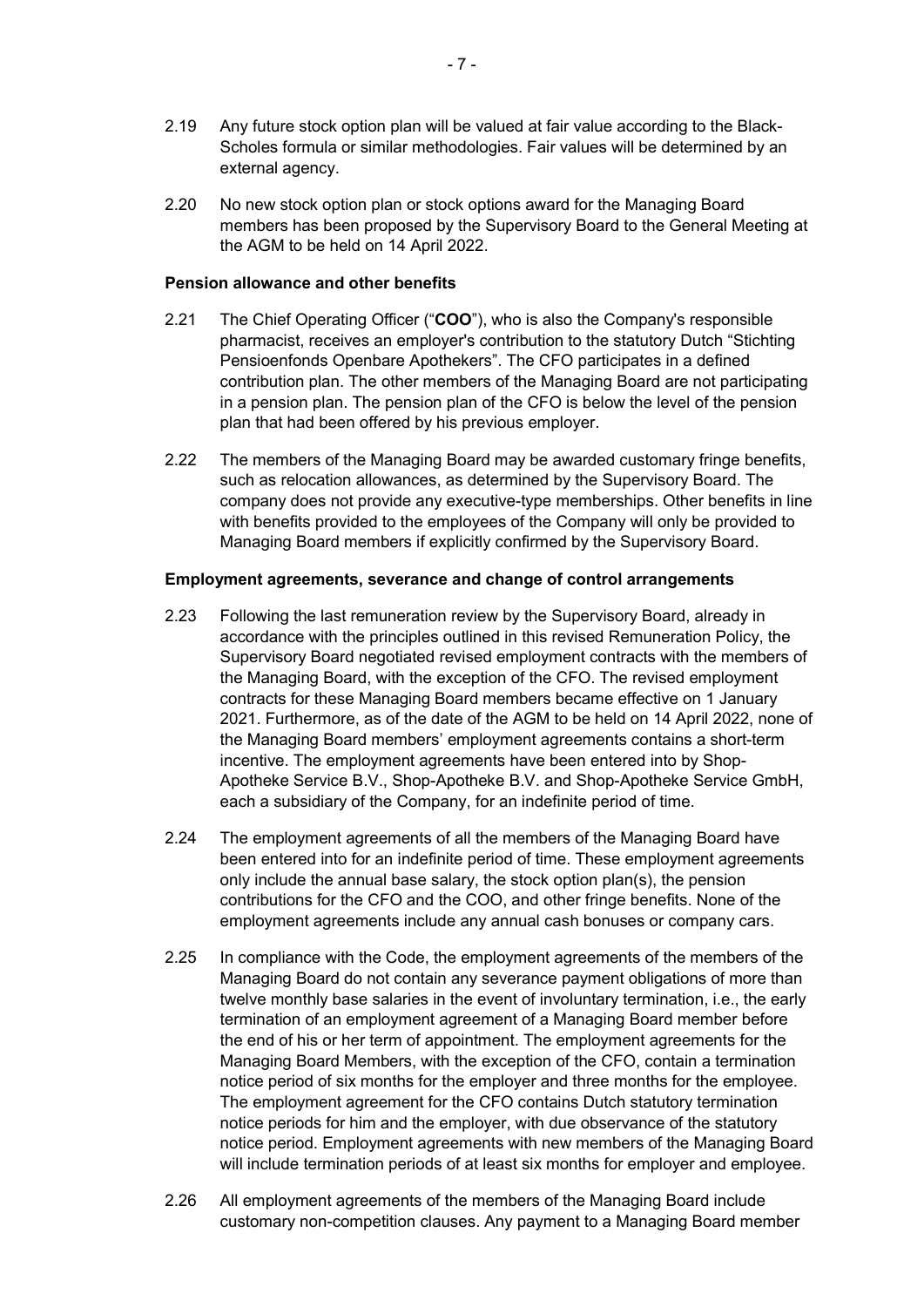triggered by an invocation by the Company of such a non-competition clause must not be in excess of (i) twelve monthly base salaries, and (ii) any more restrictive provision pursuant to local legal requirements and/or market best practices.

- 2.27 The combination of a severance payment in accordance to paragraph 2.25 and a payment related to a non-competition clause in accordance to paragraph 2.26 must not be in excess of twelve monthly base salaries of a Managing Board member.
- 2.28 The members of the Managing Board are covered by the Company's insurance policy for directors and officers (D&O insurance) with a coverage comparable to peer companies. The insurer provides worldwide coverage in the event that (i) a claim for compensation is made in writing against one of the insured persons, or (ii) a financial loss claim is brought through the courts against an insured person in writing, arising out of an (alleged) breach of duty committed in the insured person's capacity as a Managing Board member. In the event of a loss, the coverage will include the costs both of the judicial and extra judicial defence and the settlement of justified compensation claims.

#### Adjustments to variable remuneration (including clawback)

2.29 In accordance with the Dutch Civil Code and the Code, the short-term and/or longterm variable remuneration awarded to a member of the Managing Board may be adjusted or clawed back from that member of the Managing Board if certain circumstances apply, including, but not limited to, an award of variable remuneration based on incorrect financial data, an error that incurred in the determination of the vesting of a short-term or long-term variable remuneration award, or a for-cause termination of a Managing Board member.

#### Arrangements for good and bad leavers and for change of control

- 2.30 When a person resigns, or is dismissed, as a member of the Managing Board, the Supervisory Board will determine whether a departing Managing Board member is considered a good leaver or a bad leaver. Generally, bad leavers depart on the basis of for-cause terminations, whereas good leaver status is warranted for departures due to retirement or ill health. In principle, it is the Supervisory Board's intention that bad leavers will forfeit any outstanding short-term incentives as well as any unvested long-term incentives. For bad leavers, long-term incentives could be clawed back for a period of up to two years post vesting. If the Supervisory Board grants good-leaver status to a departing Managing Board member, shortterm and/or long-term incentives should principally be pro-rated for performance and time. It is within the Supervisory Board's authority to deviate from these principles if facts and circumstances of individual cases require different arrangements. Any decision not to apply the aforementioned principles would only be made in exceptional circumstances, and would be disclosed in the remuneration report for such fiscal year as well as at the next AGM, i.e. the AGM to be held after the occurrence of the exceptional circumstance that resulted in a deviation from these principles.
- 2.31 In case of change of control at the level of Shop Apotheke Europe N.V., shortterm incentives and/or long-term incentives shall be pro-rated for performance, as well as time to reflect the time between the start of the performance period and the time when the change of control occurred. The details of these arrangements fall within the discretion of the Supervisory Board.

#### Share ownership requirement